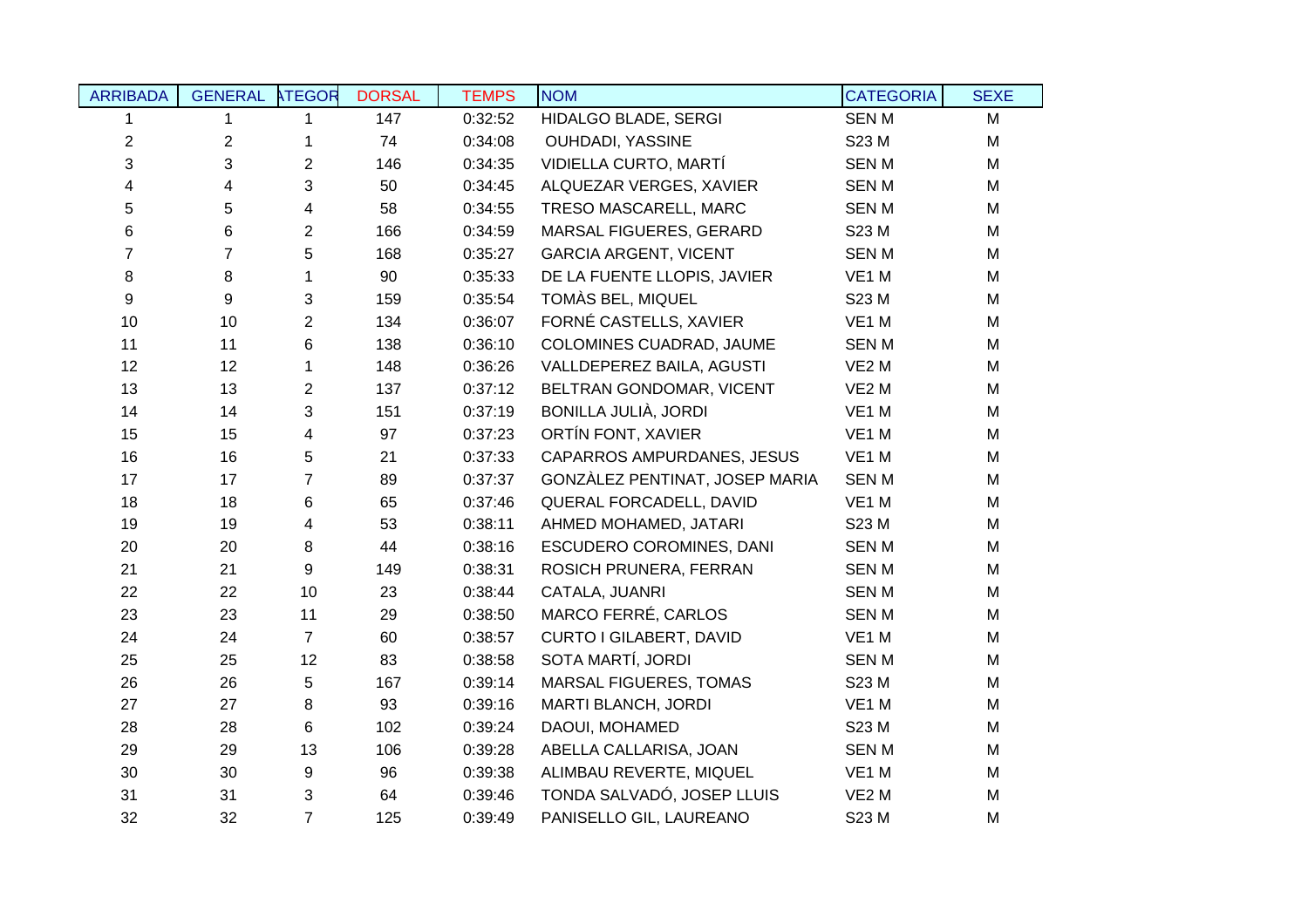| 33 | 33             | 14             | 76             | 0:39:54 | MARGALEF BARBERA, XAVIER         | <b>SENM</b>       | M           |
|----|----------------|----------------|----------------|---------|----------------------------------|-------------------|-------------|
| 34 | 34             | 10             | 115            | 0:39:56 | FRANCH MARRO, XAVIER             | VE1 M             | M           |
| 35 | 35             | 11             | 129            | 0:40:19 | JIMENEZ SOLER, JULIAN            | VE1 M             | M           |
| 36 | $\mathbf 1$    | 1              | 22             | 0:40:35 | ROBERT VILA, MARTA               | VE <sub>1</sub> F | $\mathsf F$ |
| 37 | 36             | 12             | 69             | 0:40:45 | SANCHIS SANZ, MIQUEL             | VE1 M             | M           |
| 38 | 37             | 4              | 71             | 0:40:50 | <b>GALVE TORRES, JOAN CARLES</b> | VE <sub>2</sub> M | M           |
| 39 | $\overline{2}$ | $\mathbf{1}$   | $\overline{7}$ | 0:40:54 | <b>ESPINACH CASTELLVI, NEUS</b>  | <b>SENF</b>       | $\mathsf F$ |
| 40 | 38             | 13             | 99             | 0:40:57 | SOTA MARTI, CARLOS               | VE1 M             | ${\sf M}$   |
| 41 | 39             | 14             | 6              | 0:41:11 | LLUIS LLANSAMA, GABRIEL          | VE1 M             | M           |
| 42 | 40             | 8              | 158            | 0:41:29 | <b>BISTRAE, FLORIN</b>           | S23 M             | M           |
| 43 | 41             | 9              | 100            | 0:41:34 | CADENAS VALLS, ANDREU            | S23 M             | ${\sf M}$   |
| 44 | 42             | 15             | 160            | 0:41:43 | BERTOMEU COLOMINES, JORDI        | <b>SENM</b>       | M           |
| 45 | 43             | 5              | 61             | 0:41:52 | RODRIGUEZ GAS, JOAQUIM           | VE <sub>2</sub> M | M           |
| 46 | 44             | 16             | 30             | 0:41:57 | BOYER MARTÍ, JORDI               | <b>SENM</b>       | M           |
| 47 | 45             | 17             | 88             | 0:41:59 | <b>GARCIA GRAU, KIKO</b>         | <b>SENM</b>       | M           |
| 48 | 46             | $6\phantom{1}$ | 33             | 0:42:01 | PELEGRIN SANCHEZ, JOAN CARLES    | VE <sub>2</sub> M | M           |
| 49 | 47             | 10             | 52             | 0:42:05 | <b>CURTO VIDAL, JOEL</b>         | S23 M             | M           |
| 50 | 48             | 15             | 15             | 0:42:22 | MOLINA BROCAL, VICENTE           | VE1 M             | M           |
| 51 | 49             | 16             | 59             | 0:42:33 | VALLESPI DE LA CRUZ, JORDI       | VE1 M             | ${\sf M}$   |
| 52 | 50             | $\overline{7}$ | 91             | 0:42:35 | BELDA SÁNCHEZ, AGUSTÍ            | VE <sub>2</sub> M | ${\sf M}$   |
| 53 | 51             | 18             | 108            | 0:42:42 | ULLDEMOLINS TODÓ, ALFONS         | <b>SENM</b>       | M           |
| 54 | 52             | 19             | 54             | 0:42:55 | LÓPEZ GÓMEZ, BERNARDO            | <b>SENM</b>       | M           |
| 55 | 53             | 20             | 107            | 0:42:56 | <b>BORRAS PONS, NICOLAS</b>      | <b>SENM</b>       | M           |
| 56 | 54             | 17             | 48             | 0:43:11 | FORCADELL MORALES, ALFONS        | VE1 M             | M           |
| 57 | 55             | 21             | 161            | 0:43:13 | BRU RULLO, JOAQUIM               | <b>SENM</b>       | M           |
| 58 | 3              | $\mathbf 1$    | 86             | 0:43:15 | ROIG CASTELL, EVA                | VE <sub>2</sub> F | $\mathsf F$ |
| 59 | 56             | 11             | 143            | 0:43:18 | BARBERA ESCRIBA, ALEX            | S23 M             | M           |
| 60 | 57             | 18             | 39             | 0:43:20 | VALENCIA, MANUEL                 | VE1 M             | ${\sf M}$   |
| 61 | 58             | $\mathbf{1}$   | $\overline{4}$ | 0:43:23 | RUIZ SERRANO, JUSTINO            | MAS M             | ${\sf M}$   |
| 62 | 59             | 22             | 113            | 0:43:32 | PEREZ FRANCH, JOAN               | <b>SENM</b>       | M           |
| 63 | 60             | 8              | 140            | 0:43:37 | FORES BAYO, JOAQUIM              | VE <sub>2</sub> M | M           |
| 64 | 61             | 23             | 94             | 0:43:45 | MAÑÉ COSTA, ANTONI               | <b>SENM</b>       | M           |
| 65 | 4              | $\mathbf{1}$   | 68             | 0:43:57 | COMES ESCODA, MARTINA            | S23 F             | F           |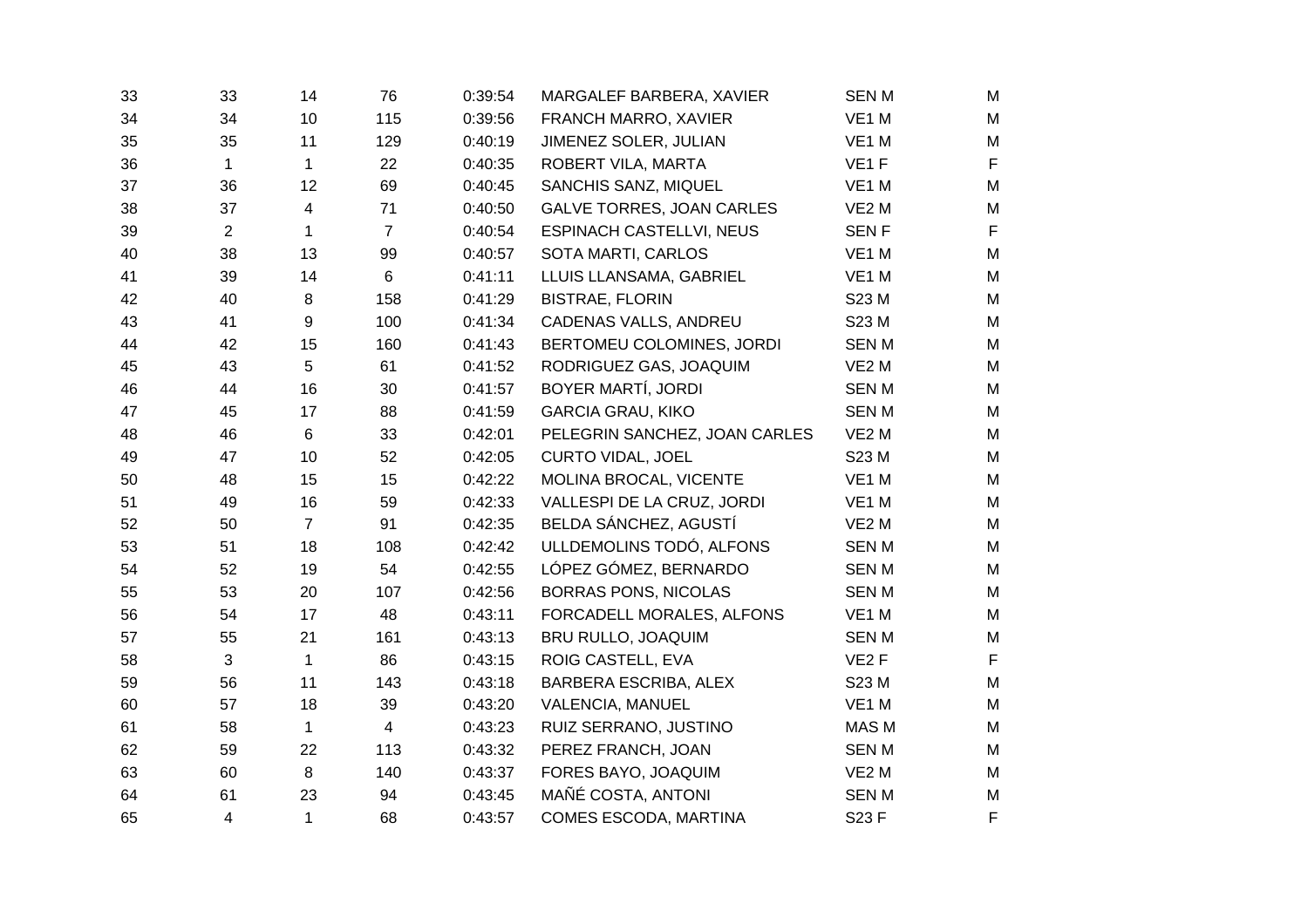| 66 | 62             | 12                      | 80           | 0:43:59 | <b>SUBIRATS CID, XAVI</b>              | S23 M             | M           |
|----|----------------|-------------------------|--------------|---------|----------------------------------------|-------------------|-------------|
| 67 | 63             | 24                      | 63           | 0:44:03 | <b>BRULL VAQUE, RAFEL</b>              | <b>SENM</b>       | M           |
| 68 | 64             | 19                      | 24           | 0:44:05 | FRANCES PANEA, LLUIS                   | VE1 M             | M           |
| 69 | 65             | 9                       | $\mathbf{1}$ | 0:44:08 | SANCHEZ RODRIGUEZ, JOSE FRANCISC VE2 M |                   | M           |
| 70 | 66             | 25                      | 105          | 0:44:10 | ESTORACH SOL, OSCAR                    | <b>SENM</b>       | M           |
| 71 | 67             | 20                      | 118          | 0:44:13 | <b>QUERALT ROIG, DANI</b>              | VE1 M             | M           |
| 72 | 68             | 21                      | 45           | 0:44:23 | ARAGON MORA, FELIP                     | VE1 M             | M           |
| 73 | 69             | 22                      | 67           | 0:44:29 | TONDA SALVADO, J. MANEL                | VE1 M             | M           |
| 74 | 70             | 23                      | 66           | 0:44:31 | CAMACHO TEVAS, JOSEP                   | VE1 M             | M           |
| 75 | 71             | 24                      | 26           | 0:45:01 | BOYER, RIUS, JOSEP                     | VE1 M             | M           |
| 76 | $\sqrt{5}$     | $\overline{2}$          | 110          | 0:45:25 | PEÑA MARGLAEF, JORDINA                 | <b>SENF</b>       | $\mathsf F$ |
| 77 | 72             | 25                      | 111          | 0:45:27 | CAMPANERA PARRA, JOAN                  | VE1 M             | M           |
| 78 | 73             | 26                      | 127          | 0:45:28 | TORRENTE RAYA, IVAN                    | VE1 M             | M           |
| 79 | 74             | 27                      | 101          | 0:45:32 | CARBAJALES GARCIA, JOSEP               | VE1 M             | M           |
| 80 | 75             | 13                      | 141          | 0:45:36 | VALLDEPERES VILANOVA, GERARD           | S23 M             | M           |
| 81 | 76             | 14                      | 132          | 0:45:39 | LLAÓ BORRÀS, ARNAU                     | S23 M             | M           |
| 82 | $6\phantom{1}$ | $\mathbf{3}$            | 163          | 0:45:41 | PEREZ-RENDON ALBALADEJO, EULALIA SEN F |                   | $\mathsf F$ |
| 83 | 77             | 28                      | 164          | 0:45:44 | PEDRET RUIZ, JOAN                      | VE1 M             | M           |
| 84 | 78             | 29                      | 51           | 0:46:13 | FERRE BALSELLS, RAMON                  | VE1 M             | M           |
| 85 | 79             | 15                      | 18           | 0:46:34 | CALU, CRISTIAN CATALIN                 | S23 M             | M           |
| 86 | 80             | 26                      | 25           | 0:47:10 | MIRALLES FARNOS, JORDI                 | <b>SENM</b>       | M           |
| 87 | 81             | 30                      | 77           | 0:47:12 | ROMEU ESQUERRÉ, FERNANDO               | VE1 M             | M           |
| 88 | 82             | 31                      | 28           | 0:47:18 | CID BARBERA, CARLOS                    | VE1 M             | M           |
| 89 | $\overline{7}$ | $\overline{2}$          | 40           | 0:47:26 | BATALLA DOMINGUEZ, SITA                | VE <sub>2</sub> F | $\mathsf F$ |
| 90 | 83             | 32                      | 155          | 0:47:28 | ALCAZAR FIGUEROA, FRANCISCO JESU VE1 M |                   | M           |
| 91 | 84             | 27                      | 156          | 0:47:30 | MENDEZ ORTIZ, EDUARDO                  | <b>SENM</b>       | M           |
| 92 | 85             | 28                      | 128          | 0:47:49 | <b>ESQUERRE, EROS</b>                  | <b>SENM</b>       | M           |
| 93 | 86             | 10                      | 32           | 0:48:08 | <b>CASES BLANCH, CARLES</b>            | VE <sub>2</sub> M | M           |
| 94 | 87             | $\overline{2}$          | 95           | 0:48:19 | MAÑÉ PARRA, JUAN                       | MAS M             | M           |
| 95 | 8              | $\overline{2}$          | 49           | 0:48:20 | MARQUEZ GARCIA, SILVIA                 | VE <sub>1</sub> F | $\mathsf F$ |
| 96 | 9              | $\overline{\mathbf{4}}$ | 114          | 0:48:22 | JORNET SABATÉ, MIRIAM                  | <b>SENF</b>       | $\mathsf F$ |
| 97 | 10             | 5                       | 82           | 0:48:25 | FERRERES FERRERES, PAULA               | <b>SENF</b>       | $\mathsf F$ |
| 98 | 88             | 11                      | 112          | 0:48:33 | PEÑA GRAU, JORDI                       | VE <sub>2</sub> M | M           |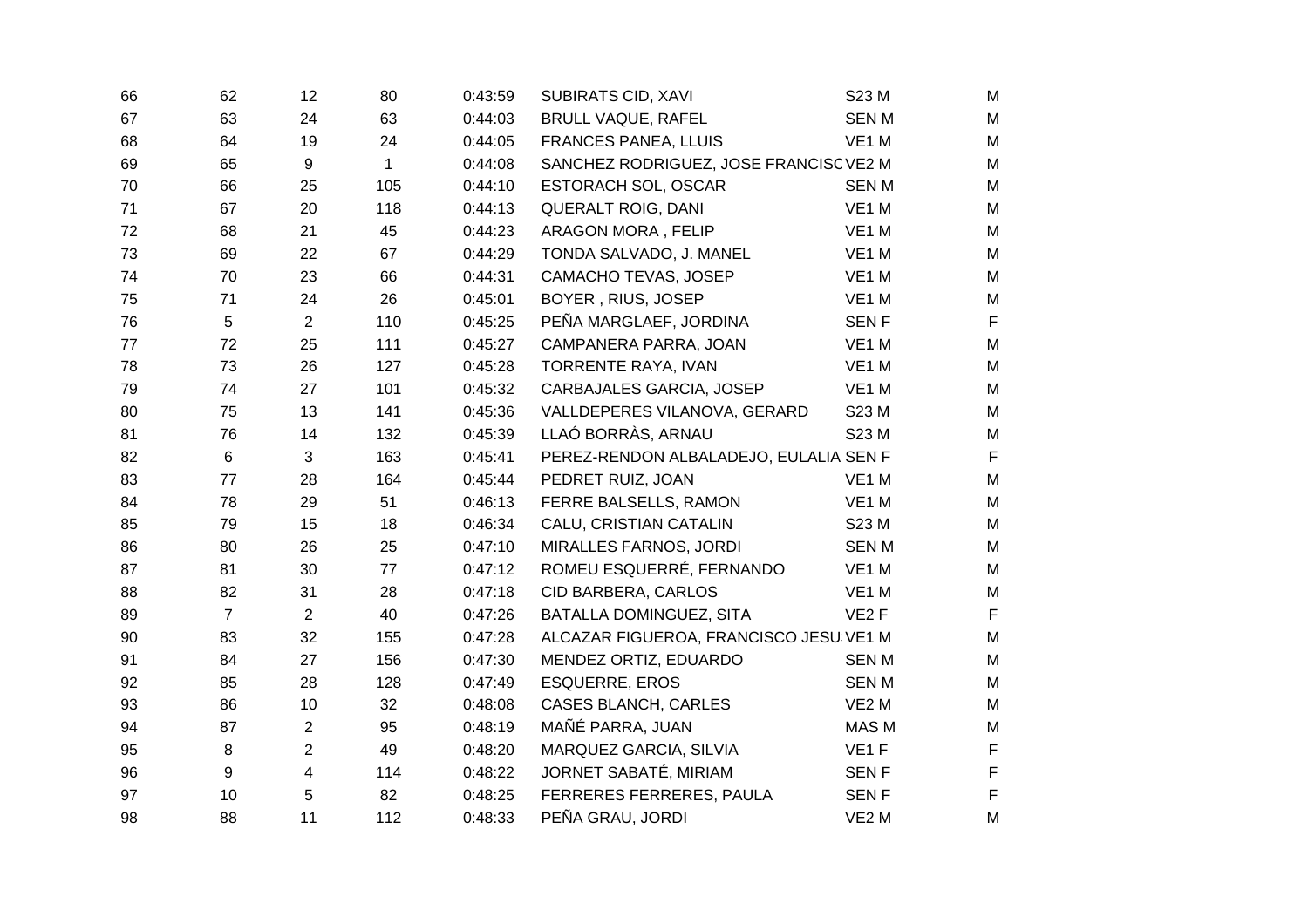| 99  | 11  | $\overline{2}$ | 121     | 0:48:38 | PALLARES ALIAU, AIDA          | S23 F             | $\mathsf F$ |
|-----|-----|----------------|---------|---------|-------------------------------|-------------------|-------------|
| 100 | 89  | 33             | 145     | 0:49:10 | BALLABRIGA ALEA, JAIME        | VE1 M             | M           |
| 101 | 90  | 34             | 16      | 0:49:18 | GALARZA SANCHEZ, ALEJANDRO    | VE1 M             | M           |
| 102 | 91  | 29             | 109     | 0:49:33 | RUBIO MEDINA, MIGUEL          | <b>SENM</b>       | M           |
| 103 | 12  | $\mathbf{3}$   | 55      | 0:49:50 | PAULINO ANDREU, MARTA         | S23 F             | $\mathsf F$ |
| 104 | 92  | 30             | 142     | 0:49:56 | PITARQUE CEPRIA, DANI         | <b>SENM</b>       | M           |
| 105 | 93  | 35             | 139     | 0:49:59 | <b>CABRERA ROCH, LLUIS</b>    | VE1 M             | M           |
| 106 | 13  | $\,6\,$        | 135     | 0:50:10 | MARTI CARDONA, MÍRIAM         | <b>SENF</b>       | $\mathsf F$ |
| 107 | 94  | 31             | 9       | 0:50:48 | SERRANO SEGURA, SERGI         | <b>SENM</b>       | M           |
| 108 | 95  | 32             | 79      | 0:51:01 | MACIÀ GARCIA, JORDI           | <b>SENM</b>       | M           |
| 109 | 14  | $\overline{4}$ | 92      | 0:51:03 | LUQUE DAUDE, ARIADNA          | S23 F             | $\mathsf F$ |
| 110 | 15  | 3              | 73      | 0:51:11 | GARCIA ZARAGOZA, NATIVIDAD    | VE <sub>1</sub> F | $\mathsf F$ |
| 111 | 96  | 36             | 98      | 0:51:13 | GINOVART BORRELL, RAMON       | VE1 M             | M           |
| 112 | 97  | 33             | 11      | 0:51:15 | MARGALEF PELEGRIN, JOSEP      | <b>SENM</b>       | M           |
| 113 | 98  | 34             | 152     | 0:51:39 | LLEVERIA BRULL, JOAN          | <b>SENM</b>       | M           |
| 114 | 99  | 16             | 162     | 0:51:49 | <b>BRU RULLO, LLATZER</b>     | S23 M             | M           |
| 115 | 16  | $\overline{4}$ | 157     | 0:51:54 | FERRERES GASULLA, DOLORS      | VE <sub>1</sub> F | $\mathsf F$ |
| 116 | 100 | 17             | 133     | 0:51:55 | MARTÍ REBULL, ROGER           | S23 M             | M           |
| 117 | 101 | 18             | 131     | 0:51:58 | BARBERÀ ESCRIBÀ, ÈRIC         | S23 M             | M           |
| 118 | 102 | 19             | 154     | 0:51:59 | MARTI PIÑOL, ENZO             | S23 M             | M           |
| 119 | 103 | 37             | 87      | 0:52:00 | LUQUE LLUCH, OLIVER           | VE1 M             | M           |
| 120 | 17  | $\overline{7}$ | 38      | 0:52:02 | REDO VIUDEZ, SUSANA           | <b>SENF</b>       | $\mathsf F$ |
| 121 | 104 | 38             | 62      | 0:52:09 | LALLANA PLAZA, AITOR          | VE1 M             | M           |
| 122 | 18  | 8              | 126     | 0:52:56 | PEREZ I CODORNIU, IRIS        | <b>SENF</b>       | $\mathsf F$ |
| 123 | 105 | 39             | 31      | 0:52:58 | RAMOS PALANCO, DAVID          | VE1 M             | M           |
| 124 | 19  | $\mathbf{3}$   | 34      | 0:53:19 | PEREZ MOLINE, Mª CINTA        | VE <sub>2</sub> F | $\mathsf F$ |
| 125 | 20  | 5              | 47      | 0:53:59 | CALLAU PALLARÉS, NURIA        | VE <sub>1</sub> F | $\mathsf F$ |
| 126 | 106 | 40             | 46      | 0:54:00 | CURTO SALVADÓ, ALBERT         | VE1 M             | ${\sf M}$   |
| 127 | 107 | 12             | $\bf 8$ | 0:54:47 | BELTRAN SUBIRATS, JOSEP MARIA | VE <sub>2</sub> M | M           |
| 128 | 108 | 13             | 116     | 0:54:49 | MARGALEF BORRELL, JOSEP       | VE <sub>2</sub> M | M           |
| 129 | 21  | 6              | 35      | 0:55:00 | VIDAL PEREZ, SARA             | VE <sub>1</sub> F | $\mathsf F$ |
| 130 | 22  | $\overline{7}$ | 70      | 0:55:40 | <b>GIL MATEU, ELSA</b>        | VE <sub>1</sub> F | $\mathsf F$ |
| 131 | 109 | 41             | 57      | 0:55:43 | CASTELLS VILLARROYA, GERARD   | VE1 M             | M           |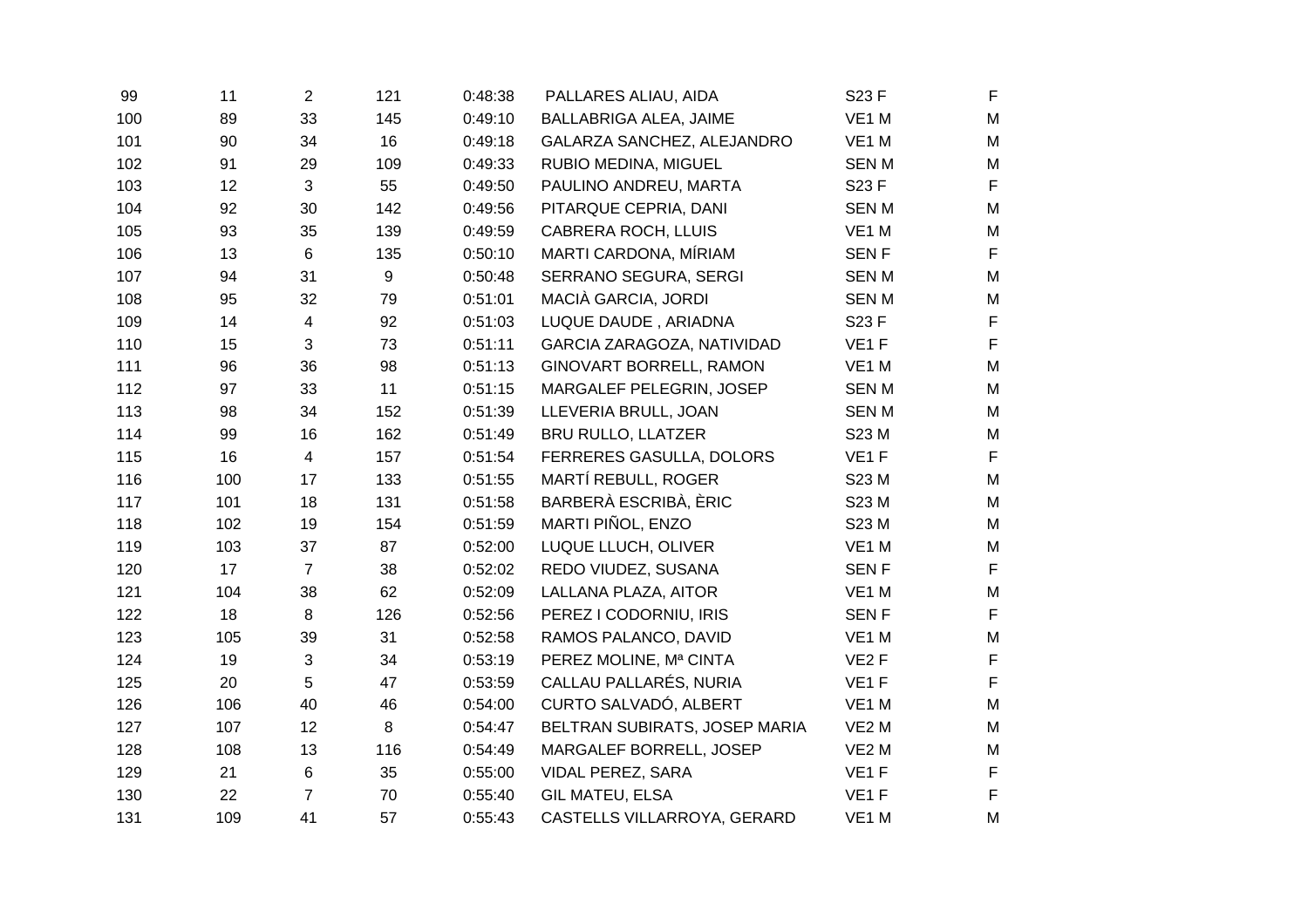| 132 | 23  | 8  | 130            | 0:55:58 | ULLASTRELL HERNANDEZ, REBECA   | VE <sub>1</sub> F |   |  |
|-----|-----|----|----------------|---------|--------------------------------|-------------------|---|--|
| 133 | 24  | 5  | 36             | 0.56:01 | <b>GARRIGA BELVIS, ANNA</b>    | S23 F             | F |  |
| 134 | 25  | 9  | 119            | 0:56:54 | SAUCH CRUZ, NURIA              | VE <sub>1</sub> F |   |  |
| 135 | 26  | 10 | $\overline{c}$ | 0:57:27 | MONTEVERDE MICHAVILA, MONICA   | VE <sub>1</sub> F | F |  |
| 136 | 27  | 4  | 37             | 0:58:18 | HERNANDEZ HERRERO, MARTA       | VE <sub>2</sub> F |   |  |
| 137 | 28  | 9  | 56             | 0:59:36 | <b>COMES I FORASTERO, PILI</b> | <b>SENF</b>       | F |  |
| 138 | 29  | 10 | 144            | 0:59:39 | ALVAREZ PIÑOL, GEMMA           | <b>SENF</b>       | F |  |
| 139 | 110 | 42 | 165            | 1:00:45 | AUDI GINE, RAMON               | VE <sub>1</sub> M | M |  |
| 140 | 30  | 11 | 124            | 1:01:34 | <b>BRULL ALBIOL, GINA</b>      | <b>SENF</b>       | F |  |
| 141 | 31  | 12 | 123            | 1:01:35 | CASANOVA BORRELL, NEUS         | <b>SENF</b>       | F |  |
| 142 | 111 | 14 | 153            | 1:01:36 | CIARDELLA GALLART, FRANCISCO   | VE <sub>2</sub> M | M |  |
| 143 | 32  | 13 | 122            | 1:01:38 | FELICIDAD LLAO, SONIA          | <b>SENF</b>       | F |  |
| 144 | 112 | 43 | 84             | 1:01:50 | <b>BRULL MARGALEF, JORDI</b>   | VE1 M             | M |  |
| 145 | 33  | 14 | 85             | 1:02:19 | <b>BRULL MARGALEF, NOELIA</b>  | <b>SENF</b>       | F |  |
| 146 | 34  | 15 | 75             | 1:04:07 | GODLEWSKA, AGNIESZKA           | <b>SENF</b>       | F |  |
| 147 | 35  | 16 | 78             | 1:17:19 | MARGALEF PALLARES, ANNA        | <b>SENF</b>       | F |  |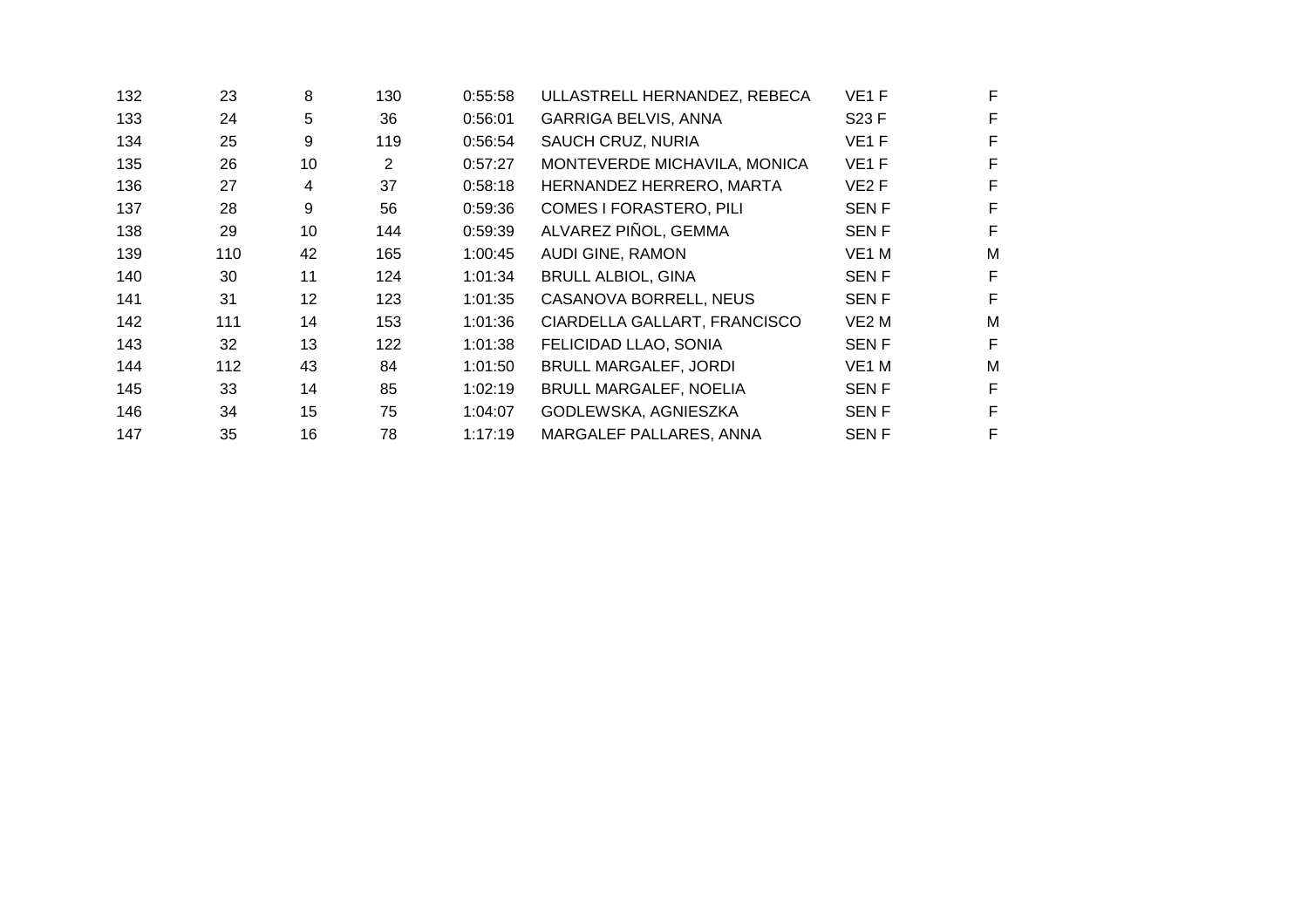| <b>POBLE</b>                  | <b>EQUIP</b>                                     |
|-------------------------------|--------------------------------------------------|
|                               | RUNNERSWORLD TARRAGONA                           |
| <b>TORTOSA</b>                | <b>TEAM FLOWERS</b>                              |
| <b>L'ALDEA</b>                | <b>INDEPENDENT</b>                               |
| <b>TORTOSA</b>                | <b>TEAM FLOWERS</b>                              |
| <b>TORTOSA</b>                | C.A. TERRES DE L'EBRE                            |
| AMETLLA DE MAR                | C.E. LA CALA                                     |
| L'AMETLLA DE MAR              | C.E. LA CALA                                     |
| <b>BENICARLÓ</b>              | <b>TRIATLO BASILISCUS</b>                        |
| <b>LA GALERA</b>              | ROCA MILOCA EXCURSIONISTA                        |
| SANTA BÀRBARA                 | <b>INDEPENDENT</b>                               |
| <b>L'AMPOLLA</b>              | C.A. ASCO                                        |
|                               | SANT CARLES DE LA RAPI FONDISTES RAPITENCS       |
| <b>VINAROS</b>                | C.E. VINAROS                                     |
| <b>ROQUETES</b>               | RUNNIN6:30 AM                                    |
| LA FATARELLA                  | A.E. CARA NORD                                   |
| <b>XERTA</b>                  | C.E. XERTA                                       |
| <b>BENISSANET</b>             | A.E. CARA NORD                                   |
| AMPOSTA                       | <b>FONDISTES AMPOSTA</b>                         |
| <b>L'AMPOLLA</b>              | <b>INDEPENDENT</b>                               |
| <b>L'AMPOLLA</b>              | <b>INDEPENDENT</b>                               |
| <b>FLIX</b>                   | A.E. CARA NORD                                   |
| <b>CASTELLON</b>              | <b>INDEPENDENT</b>                               |
|                               | SANT CARLES DE LA RÀPI CLUB BTT MONTBIKE AMPOSTA |
| <b>L'AMPOLLA</b>              | LA ROCA PLANA                                    |
| EL PERELLÓ                    | C.C. PERELLO                                     |
| L'AMETLLA DE MAR C.E. LA CALA |                                                  |
| L'AMETLLA DE MAR              | C.E. LA CALA                                     |
| <b>TORTOSA</b>                | <b>TRAIL ROQUETES</b>                            |
| LA SÉNIA                      | TRAIL CER LA SENIA                               |
| EL PERELLÓ                    | <b>INDEPENDENT</b>                               |
| <b>AMPOSTA</b>                | <b>FONDISTES AMPOSTA</b>                         |
|                               | SANT CARLES DE LA RÀPI FONDISTES RAPITENCS       |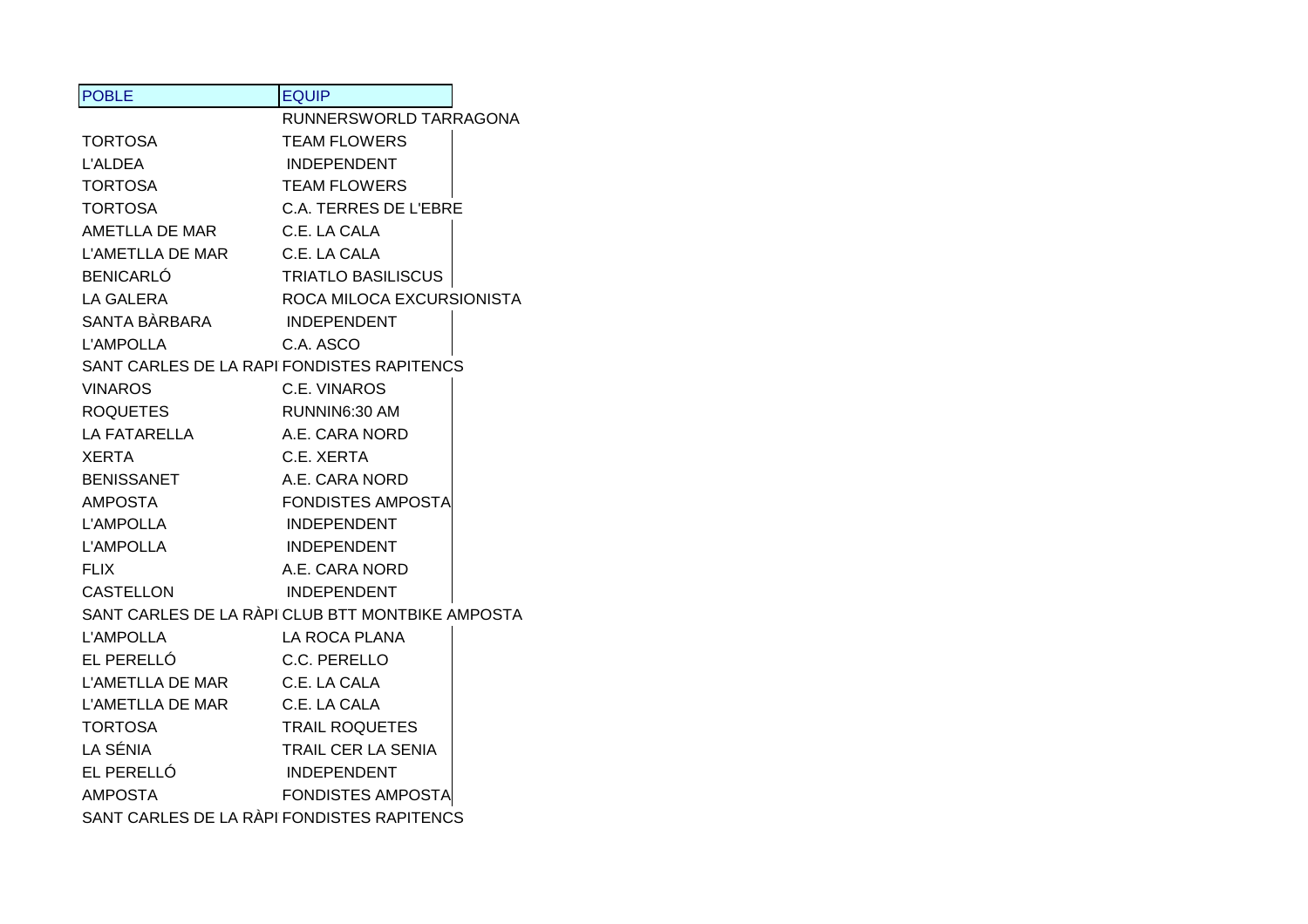| EL PERELLÓ                    | <b>INDEPENDENT</b>               |  |
|-------------------------------|----------------------------------|--|
| <b>ROQUETES</b>               | RUNNIN6:30 AM                    |  |
| <b>VINAROS</b>                | <b>INDEPENDENT</b>               |  |
|                               | <b>INDEPENDENT</b>               |  |
| <b>ALFARRASÍ</b>              | RUNNIN6:30 AM                    |  |
| <b>TORTOSA</b>                | RUNNIN6:30 AM                    |  |
| <b>ROQUETES</b>               | <b>TRAIL ROQUETES</b>            |  |
| EL PERELLÓ                    | <b>INDEPENDENT</b>               |  |
| AMPOSTA                       | INDEPENDENT                      |  |
| L'AMETLLA DE MAR              | <b>INDEPENDENT</b>               |  |
| TORTOSA                       | <b>INDEPENDENT</b>               |  |
| L'AMPOLLA                     | <b>INDEPENDENT</b>               |  |
| <b>CAMARLES</b>               | AEC TERRA DE FANG                |  |
| L'AMETLLA DE MAR C.E. LA CALA |                                  |  |
| TORTOSA                       | <b>UEC TORTOSA</b>               |  |
| AMPOSTA                       | <b>INDEPENDENT</b>               |  |
| <b>L'AMPOLLA</b>              | <b>INDEPENDENT</b>               |  |
| <b>TORTOSA</b>                | <b>INDEPENDENT</b>               |  |
| TORTOSA                       | <b>TEAM FLOWERS</b>              |  |
| TORTOSA                       | <b>UEC TORTOSA</b>               |  |
| BATEA                         | <b>BICI-ATS TERRA ALTA</b>       |  |
| <b>ALZIRA</b>                 | INDEPENDENT                      |  |
| DELTEBRE                      | <b>U.E. LO PASSADOR</b>          |  |
| <b>AMPOSTA</b>                | <b>CLUB BTT MONTBIKE AMPOSTA</b> |  |
| AMPOLLA                       | INDEPENDENT                      |  |
| <b>AMPOSTA</b>                | <b>CLUB BTT MONTBIKE AMPOSTA</b> |  |
| EL PERELLÓ                    | <b>INDEPENDENT</b>               |  |
| EL PERELLO                    | <b>INDEPENDENT</b>               |  |
| <b>ALCANAR</b>                | <b>INDEPENDENT</b>               |  |
| <b>L'AMPOLLA</b>              | <b>INDEPENDENT</b>               |  |
| <b>L'AMPOLLA</b>              | INDEPENDENT                      |  |
| MORA LA NOVA                  | INDEPENDENT                      |  |
| L'AMETLLA DE MAR              | C.E. LA CALA                     |  |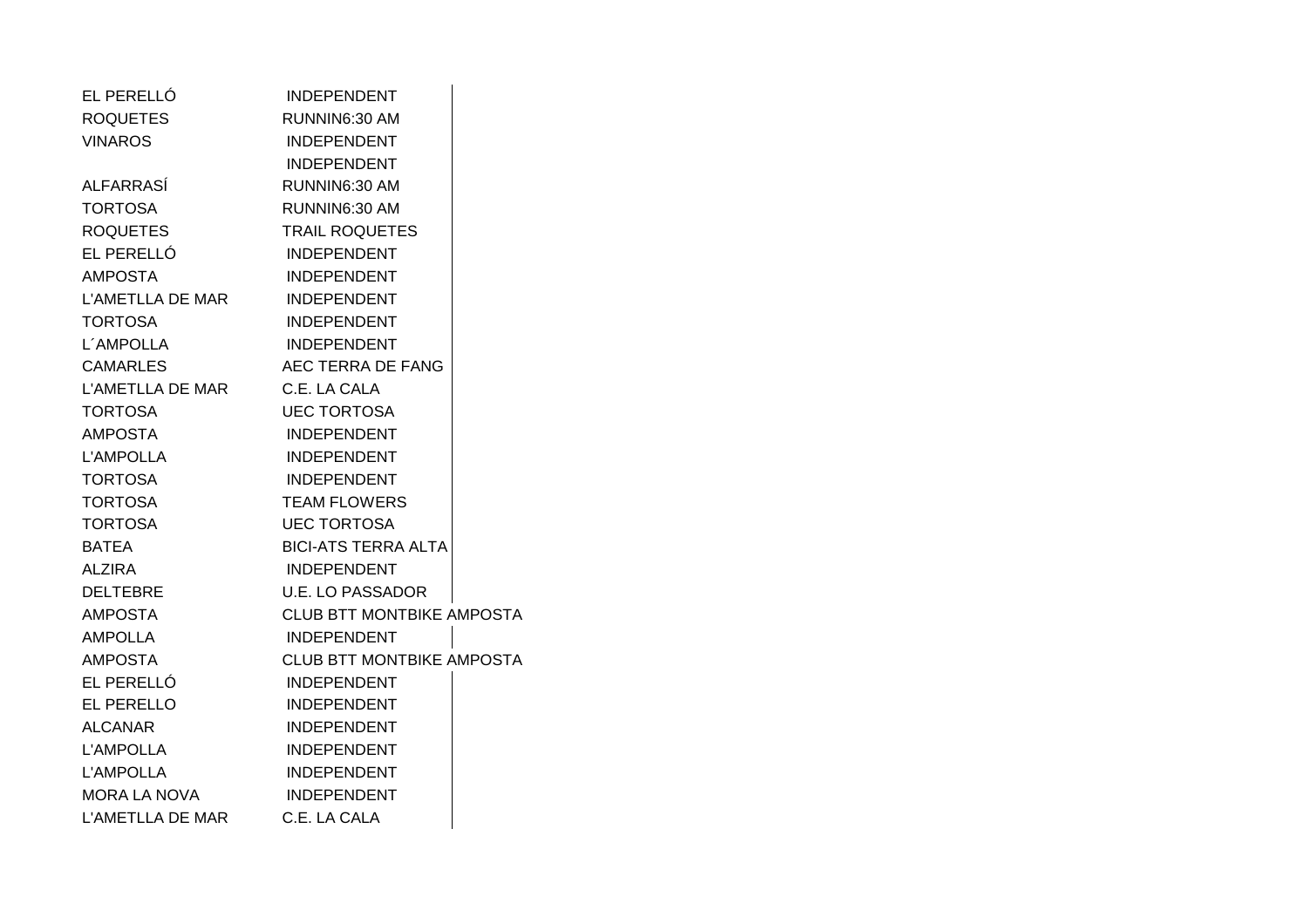| <b>ALCANAR</b>                     | A.E. ALCANAR                     |                                         |
|------------------------------------|----------------------------------|-----------------------------------------|
| L'AMETLLA DE MAR                   | C.E. LA CALA                     |                                         |
| L'AMETLLA DE MAR                   | C.E. LA CALA                     |                                         |
| <b>TORTOSA</b>                     | <b>INDEPENDENT</b>               |                                         |
| <b>CAMPREDO</b>                    | <b>INDEPENDENT</b>               |                                         |
| <b>ULLDECONA</b>                   | <b>CEU SUDACTIU</b>              |                                         |
| <b>TORTOSA</b>                     | RUNNIN6:30 AM                    |                                         |
| <b>AMPOSTA</b>                     | <b>FONDISTES AMPOSTA</b>         |                                         |
| <b>AMPOSTA</b>                     | <b>FONDISTES AMPOSTA</b>         |                                         |
| EL PERELLÓ                         |                                  | TRAIL RUNNING CABRA FEIXET (EL PERELLO) |
| <b>VALLS</b>                       | C.E. LA CALA                     |                                         |
| <b>VALLS</b>                       | <b>INDEPENDENT</b>               |                                         |
| <b>SENTMENAT</b>                   | <b>INDEPENDENT</b>               |                                         |
| L'AMETLLA DE MAR                   | C.E. LA CALA                     |                                         |
| <b>TORTOSA</b>                     | <b>INDEPENDENT</b>               |                                         |
| EL PERELLÓ                         | <b>INDEPENDENT</b>               |                                         |
| <b>BARCELONA</b>                   | <b>INDEPENDENT</b>               |                                         |
| <b>TORTOSA</b>                     | <b>INDEPENDENT</b>               |                                         |
| <b>AMPOSTA</b>                     | <b>CLUB BTT MONTBIKE AMPOSTA</b> |                                         |
| L'AMETLLA DE MAR                   | C.E. LA CALA                     |                                         |
| EL PERELLÓ                         |                                  | TRAIL RUNNING CABRA FEIXET (EL PERELLO) |
| <b>TORTOSA</b>                     | <b>INDEPENDENT</b>               |                                         |
| TARRAGONA                          | <b>INDEPENDENT</b>               |                                         |
| <b>AMPOSTA</b>                     | UNIÓ ATLÈTICA MONTSIÀ            |                                         |
| ARRABAL CRISTO - ROQUI INDEPENDENT |                                  |                                         |
| <b>AMPOSTA</b>                     | <b>INDEPENDENT</b>               |                                         |
| <b>AMPOSTA</b>                     | <b>INDEPENDENT</b>               |                                         |
| <b>TORTOSA</b>                     | <b>INDEPENDENT</b>               |                                         |
| MÓRA LA NOVA                       | <b>INDEPENDENT</b>               |                                         |
| <b>AMPOSTA</b>                     | <b>CLUB BTT MONTBIKE AMPOSTA</b> |                                         |
| <b>AMPOSTA</b>                     | <b>INDEPENDENT</b>               |                                         |
| <b>AMPOSTA</b>                     | <b>CLUB BTT MONTBIKE AMPOSTA</b> |                                         |
|                                    | C.E. LA CALA                     |                                         |
|                                    |                                  |                                         |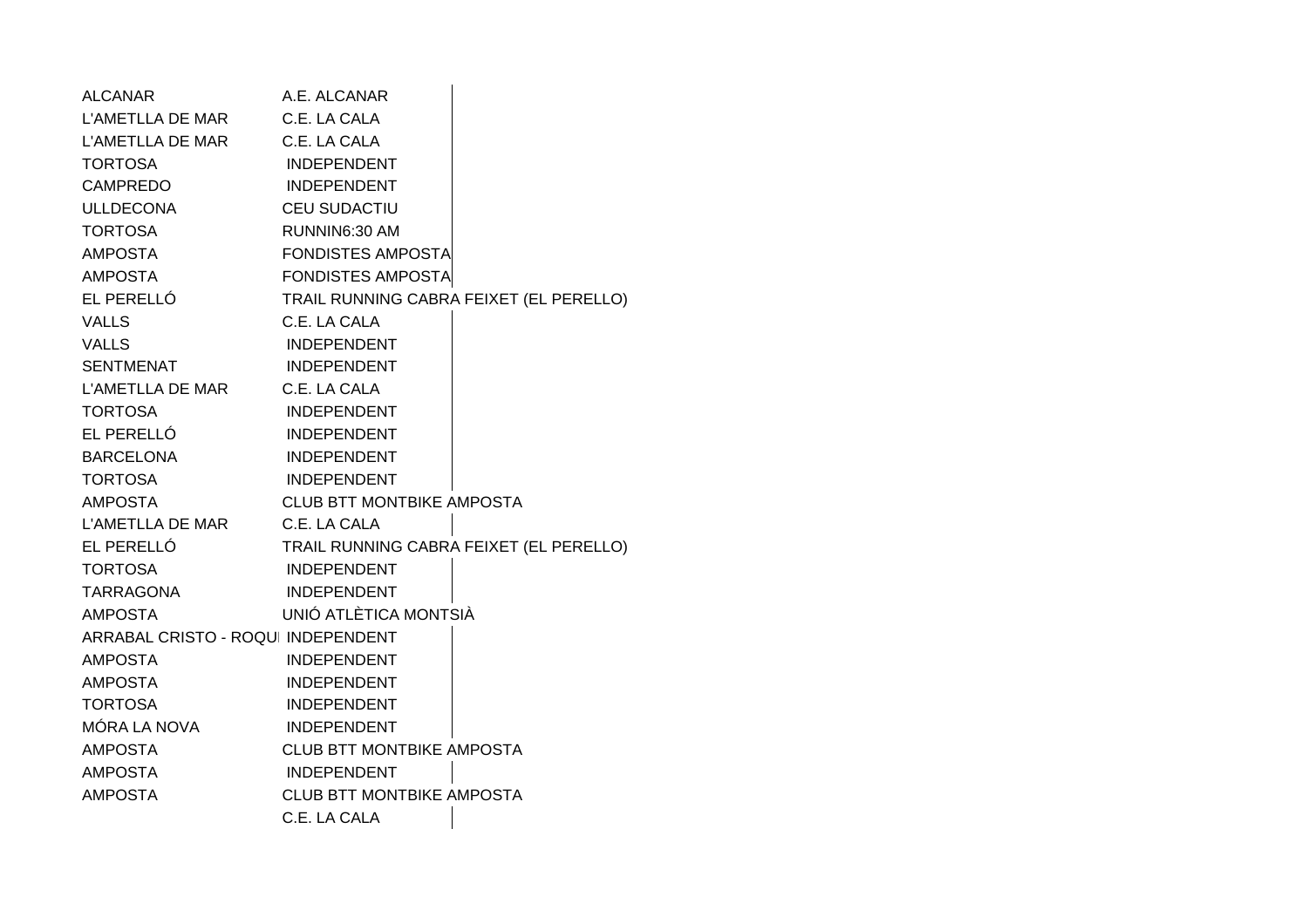| EL PERELLÓ           | <b>INDEPENDENT</b>                      |
|----------------------|-----------------------------------------|
| <b>BARCELONA</b>     | <b>INDEPENDENT</b>                      |
| <b>TORTOSA</b>       | <b>EBRE TRAIL</b>                       |
| <b>BARCELONA</b>     | <b>INDEPENDENT</b>                      |
| <b>TORTOSA</b>       | AEC TERRA DE FANG                       |
| <b>AMPOLLA</b>       | <b>INDEPENDENT</b>                      |
| <b>AMPOLLA</b>       | <b>INDEPENDENT</b>                      |
| SANTA BÀRBARA        | <b>CLUB BTT MONTBIKE AMPOSTA</b>        |
| <b>TORTOSA</b>       | A.E. CARA NORD                          |
| <b>L'AMPOLLA</b>     | INDEPENDENT                             |
| <b>BAIX EBRE</b>     | <b>TEAM FLOWERS</b>                     |
| TARRAGONA            | C.E. LA CALA                            |
| EL PERELLO           | C.C. PERELLO                            |
| <b>AMPOSTA</b>       | <b>INDEPENDENT</b>                      |
| EL PERELLO           | <b>INDEPENDENT</b>                      |
| <b>AMPOLLA</b>       | <b>INDEPENDENT</b>                      |
| <b>TORTOSA</b>       | ATLETISME TERRES DE L'EBRE              |
| EL PERELLÓ           | INDEPENDENT                             |
| EL PERELLÓ           | <b>INDEPENDENT</b>                      |
| EL PERELLO           | INDEPENDENT                             |
| <b>CAMPREDO</b>      | <b>INDEPENDENT</b>                      |
| <b>AMPOSTA</b>       | <b>INDEPENDENT</b>                      |
| L'AMETLLA DE MAR     | <b>INDEPENDENT</b>                      |
| <b>JESUS-TORTOSA</b> | <b>TEAM FLOWERS</b>                     |
| <b>EL PERELLO</b>    | <b>INDEPENDENT</b>                      |
| <b>MOLINS DE REI</b> | <b>CEM PAPIOL</b>                       |
| EL PERELLO           | TRAIL RUNNING CABRA FEIXET (EL PERELLO) |
| EL PERELLÓ           | TRAIL RUNNING CABRA FEIXET (EL PERELLO) |
| <b>TORTOSA</b>       | A.E. CARA NORD                          |
| EL PERELLO           | TRAIL RUNNING CABRA FEIXET (EL PERELLO) |
| <b>AMPOSTA</b>       | <b>FONDISTES AMPOSTA</b>                |
| <b>TORTOSA</b>       | <b>INDEPENDENT</b>                      |
| EL PERELLÓ           | <b>INDEPENDENT</b>                      |
|                      |                                         |